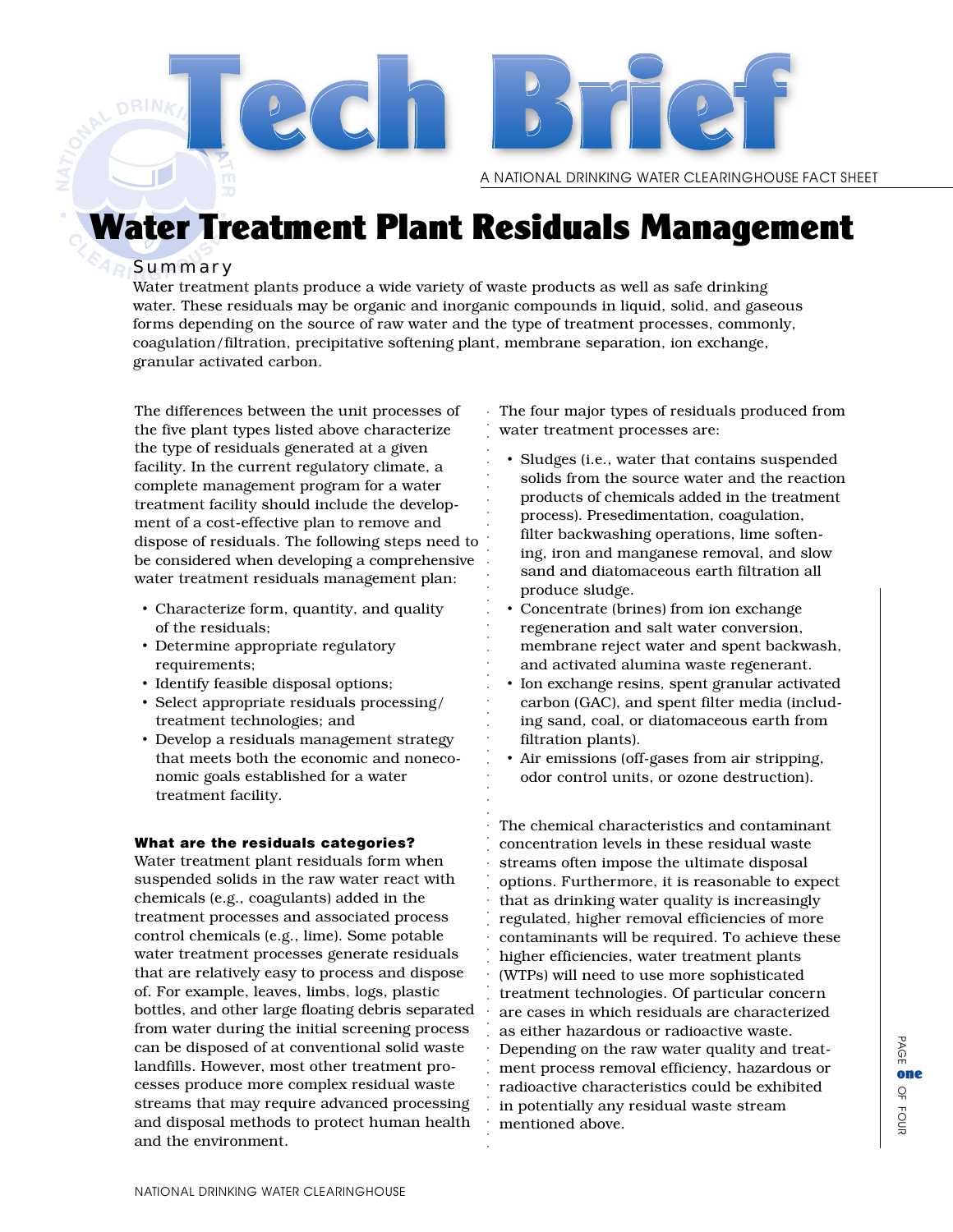### Major Treatment Processes and Types of Residual Solids Treatment Processes (Robinson and Witko, 1991)

| <b>Coagulation/Filtration</b>                                                                                                                                                |                                                                                    |                                                                 |                                                      |  |
|------------------------------------------------------------------------------------------------------------------------------------------------------------------------------|------------------------------------------------------------------------------------|-----------------------------------------------------------------|------------------------------------------------------|--|
| <b>Typical Residual</b><br><b>Waste Streams</b><br>Generated                                                                                                                 | <b>Typical Contaminant</b><br><b>Categories</b>                                    | <b>Typical Disposal</b><br><b>Methods</b>                       | <b>Regulation Covering</b><br><b>Disposal Method</b> |  |
| Aluminum hydroxide,<br>ferric hydroxide, or<br>polyaluminum chloride<br>sludge with raw water<br>suspended solids,<br>polymer and natural                                    | Metals, suspended solids,<br>organics, radionuclides,<br>biological, inorganics    | Landfilling                                                     | RCRA/CERCLA                                          |  |
|                                                                                                                                                                              |                                                                                    | Disposal to sanitary<br>sewer/WWTP                              | State and local regulations                          |  |
|                                                                                                                                                                              |                                                                                    | Land application                                                | RCRA, DOT                                            |  |
| organic matter<br>(sedimentation<br>basin residuals)                                                                                                                         |                                                                                    | Surface discharge                                               | NPDES (CWA), state and<br>local DOH                  |  |
| Spent backwash<br>filter-to-waste                                                                                                                                            | Metals, organics,<br>suspended solids,<br>biological, radionuclides,<br>inorganics | Recycle                                                         | State and local DOH                                  |  |
|                                                                                                                                                                              |                                                                                    | Surface discharge<br>(pumping, disinfection,<br>dechlorination) | NPDES (CWA), state and<br>local regulations          |  |
|                                                                                                                                                                              |                                                                                    | Disposal to sanitary<br>sewer/WWTP                              | State and local regulations                          |  |
|                                                                                                                                                                              |                                                                                    | <b>Precipitative Softening</b>                                  |                                                      |  |
| Calcium carbonate and<br>magnesium hydroxide<br>sludge with raw water<br>suspended solids and<br>natural organic matter                                                      | Metals, suspended solids<br>organics, unreacted lime,<br>radionuclides             | Landfilling                                                     | RCRA/CERCLA, state and<br>local regulations          |  |
|                                                                                                                                                                              |                                                                                    | Disposal to sanitary<br>sewer/WWTP                              | State and local regulations                          |  |
|                                                                                                                                                                              |                                                                                    | Land application                                                | RCRA, state and local<br>regulations, DOT            |  |
| Spent backwash<br>filter-to-waste                                                                                                                                            | Metals, organics,<br>suspended solids,<br>biological, radionuclides,<br>inorganics | Recycle                                                         | State and local DOH                                  |  |
|                                                                                                                                                                              |                                                                                    | Surface Discharge<br>(pumping, disinfection,<br>dechlorination) | NPDES (CWA), state and<br>local regulations          |  |
|                                                                                                                                                                              |                                                                                    | Disposal to sanitary<br>sewer/WWTP                              | State and local regulations                          |  |
| <b>Membrane Separation</b>                                                                                                                                                   |                                                                                    |                                                                 |                                                      |  |
| Reject streams<br>containing raw water<br>suspended solids<br>(microfiltration),<br>raw water<br>natural organics<br>(nanofiltration), and<br>brine (hyperfiltration,<br>RO) | Metals, radionuclides,<br>TDS, high molecular<br>weight contaminants,<br>nitrates  | Surface discharge<br>(pumping, etc.)                            | RCRA, NPDES, state and<br>local regulations          |  |
|                                                                                                                                                                              |                                                                                    | Deep well injection                                             | RCRA, NPDES, state and<br>local regulations          |  |
|                                                                                                                                                                              |                                                                                    | Discharge to sanitary<br>sewer/WWTP                             | State and local<br>regulations                       |  |
|                                                                                                                                                                              |                                                                                    | Radioactive storage                                             | RCRA, DOT, DOE                                       |  |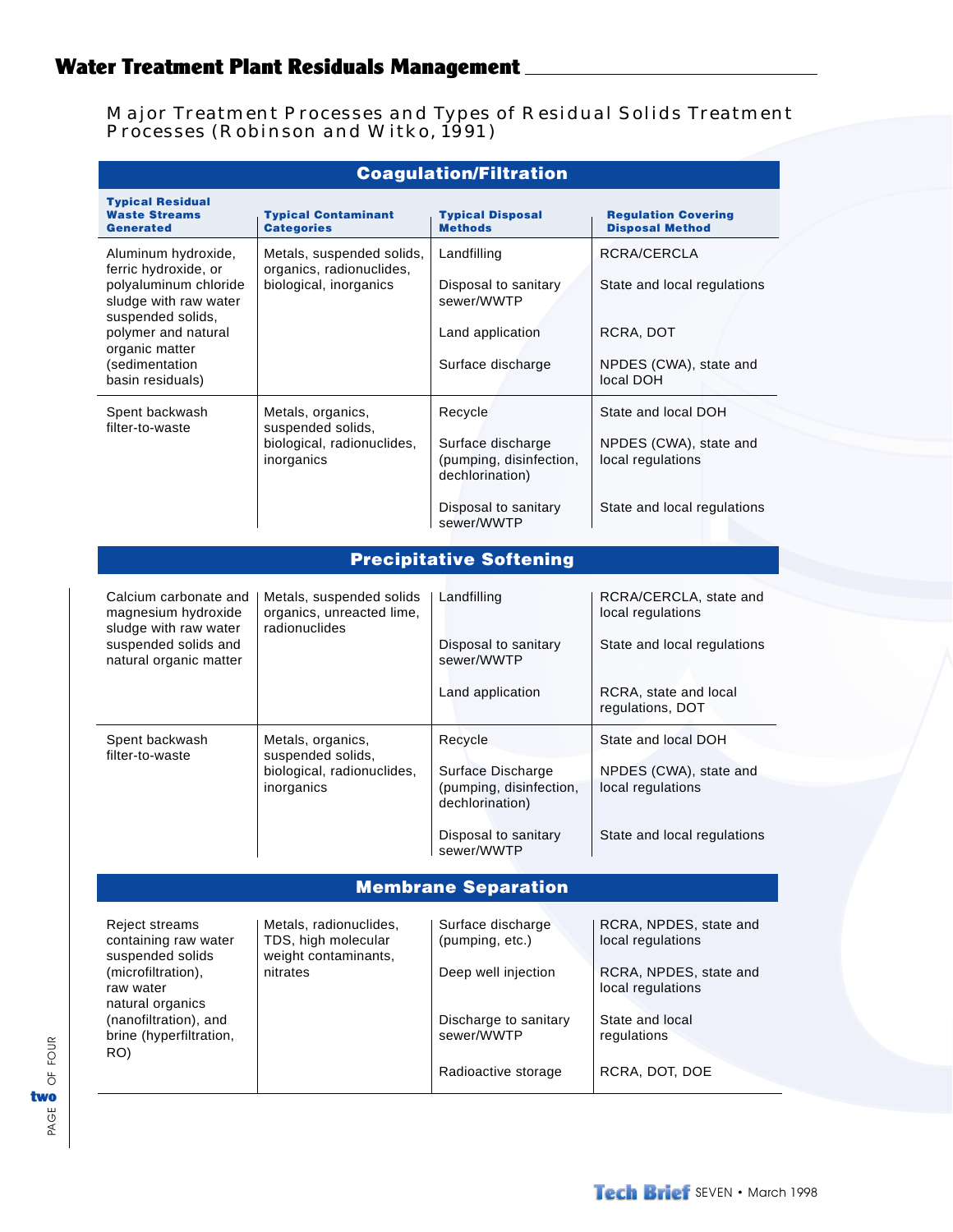| <b>Ion Exchange</b>                                                                                                              |                                                                           |                                                                                                                                                                                          |                                                      |  |  |
|----------------------------------------------------------------------------------------------------------------------------------|---------------------------------------------------------------------------|------------------------------------------------------------------------------------------------------------------------------------------------------------------------------------------|------------------------------------------------------|--|--|
| <b>Typical Residual</b><br><b>Waste Streams</b><br><b>Generated</b>                                                              | <b>Typical Contaminant</b><br><b>Categories</b>                           | <b>Typical Disposal</b><br><b>Methods</b>                                                                                                                                                | <b>Regulation Covering</b><br><b>Disposal Method</b> |  |  |
| Brine stream                                                                                                                     | Metals, TDS, hardness<br>nitrates                                         | Surface discharge                                                                                                                                                                        | RCRA, NPDES, state and<br>local regulations          |  |  |
|                                                                                                                                  |                                                                           | Evaporation ponds                                                                                                                                                                        | RCRA, NPDES, state and<br>local regulations          |  |  |
|                                                                                                                                  |                                                                           | Discharge to sanitary<br>sewer/WWTP                                                                                                                                                      | State and local<br>regulations                       |  |  |
|                                                                                                                                  |                                                                           | <b>Granular Activated Carbon</b>                                                                                                                                                         |                                                      |  |  |
| Spent GAC requiring<br>disposal and/or<br>reactivation, spent<br>backwash, and<br>gas-phase emissions<br>in reactivation systems | VOCs, SOCs<br>(nonvolatile pesticides),<br>radionuclides, heavy<br>metals | Landfill                                                                                                                                                                                 | RCRA, CERCLA, DOT                                    |  |  |
|                                                                                                                                  |                                                                           | Regeneration<br>(on/off site)                                                                                                                                                            | State and local air quality<br>regulations (CAA)     |  |  |
|                                                                                                                                  |                                                                           | Incineration                                                                                                                                                                             | State and local air quality<br>regulations (CAA)     |  |  |
|                                                                                                                                  |                                                                           | Radioactive storage<br>Return spent GAC to<br>supplier                                                                                                                                   | DOT, DOE                                             |  |  |
|                                                                                                                                  | <b>Stripping Process (mechanical or packed tower)</b>                     |                                                                                                                                                                                          |                                                      |  |  |
| Gas phase emissions                                                                                                              | VOCs, SOCs, radon                                                         | Discharge to<br>atmosphere GAC<br>adsorption of off-gas<br>(contaminant type<br>and concentration<br>dependent)                                                                          | State and local air quality<br>regulations (CAA)     |  |  |
| Spent GAC if used for<br>gas-phase control                                                                                       | VOCs, SOCs<br>radionuclides                                               | GAC adsorption of<br>off-gas (contaminant<br>type and concentration<br>dependent)<br>Return spent to GAC<br>to supplier                                                                  | State and local air quality<br>regulations (CAA)     |  |  |
|                                                                                                                                  |                                                                           | <b>Key</b>                                                                                                                                                                               |                                                      |  |  |
|                                                                                                                                  |                                                                           |                                                                                                                                                                                          |                                                      |  |  |
| <b>CAA</b> =Clean Air Act<br><b>CWA=Clean Water Act</b><br><b>CERCLA=Comprehensive Environmental</b>                             | Response, Compensation and Liability Act                                  | <b>NPDES=National Pollutant Discharge Elimination System</b><br><b>RCRA=Resource Conservation and Recovery Act</b><br><b>RO=Reverse Osmosis</b><br><b>SOC=Synthetic Organic Chemical</b> |                                                      |  |  |

- **DOE**=Department of Energy
- **DOH**=Department of Health
- **DOT**=Department of Transportation **GAC**=Granular Activated Carbon

Synthetic Orga **TDS**=Total Dissolved Solids **VOC**=Volatile Organic Compound **WWTP**=Wastewater Treatment Plant

> PAGE OF FOUR  $\frac{1}{2}$ <br> $\frac{1}{2}$ <br> $\frac{1}{2}$ <br> $\frac{1}{2}$ <br> $\frac{1}{2}$ <br> $\frac{1}{2}$ <br> $\frac{1}{2}$ <br> $\frac{1}{2}$ <br> $\frac{1}{2}$ <br> $\frac{1}{2}$ <br><br> $\frac{1}{2}$ <br><br><br><br><br><br><br><br><br><br><br><br><br><br><br><br><br><br><br><br><br><br><br><br><br><br><br><br><br><br><br>